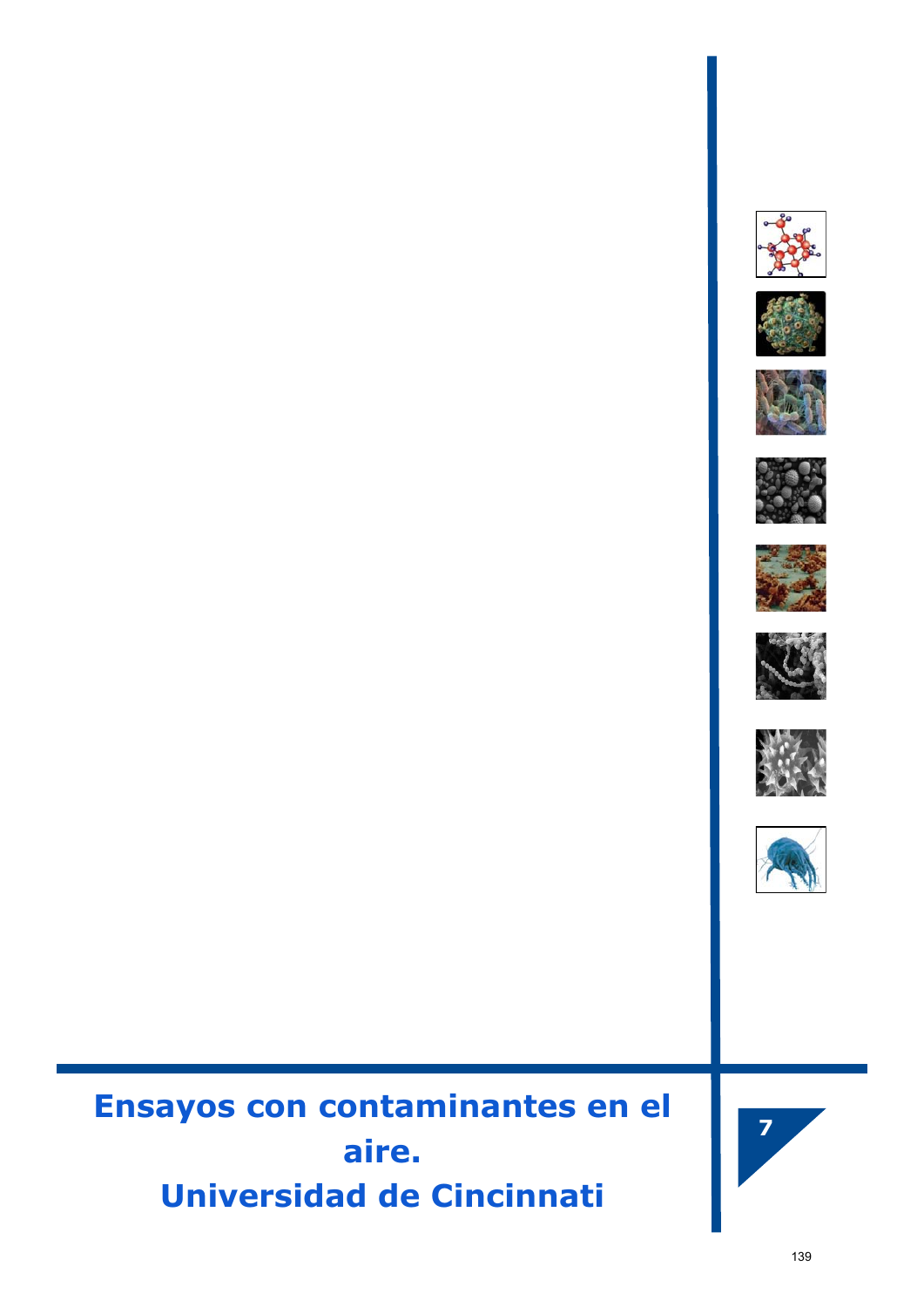#### **Executive Summary University of Cincinnati Test Results EcoQuest Fresh Air Technology**

#### **Summary:**

Testing of EcoQuest's Fresh Air Technology has been performed over an 18 month period at the Center for Health-Related Aerosol Studies in the Department of Environmental Health at the University of Cincinnati under the direction of Dr. Sergey Grinshpun, Professor.

Testing included two technologies used in the Fresh Air system; Negative Ionization and Photocatalysis (an innovative proprietary Photocatalytic Reactor called Radiant Catalytic Ionization).

Each technology was evaluated independently:

- Fresh Air Ionization technology was able to reduce airborne particles from indoor air by up to 250 times over natural decay (gravity)
- Fresh Air Radiant Catalytic Ionization (RCI) was able to inactivate approximately 90% of airborne microorganisms in less than 60 minutes. The microorganisms tested were MS2 Virus and B. Subtilis (used as a surrogate for Anthrax).

Dr. Grinshpun also concluded that the combination of the two technologies provided a much more significant reduction of airborne biocontaminants than either of the two technologies working independently. This conclusion validates the synergistic effect of Fresh Air's multiple technology strategy.

## **About the Author:**

Dr. Grinshpun is one of the most respected scientists in this important field of Aerosol Studies. Through his career, Dr. Grinshpun authored or co-authored about 390 scientific publications, including 120+ original articles in peer-reviewed journals, 90 book chapters and full proceeding papers, as well as about 180 conference abstracts. He has served as a reviewer, panel member or consultant to several federal agencies and professional associations nationally and internationally as well as for major companies and research institutions. He has also served on the Editorial Boards of four journals with international circulation. Dr. Grinshpun's accomplishments in aerosol research were recognized through the International Smoluchowski Award from the European Aerosol Assembly (1996, The Netherlands), the AIHA Outstanding Aerosol Paper Award (1997, USA), and the David L. Swift Memorial Award (2001, USA). He also received two John M. White Awards from AIHA (1997, 1998, USA) for his contribution to respiratory protection studies and Best Practice Award from the US Department of HUD (2000) for his studies of leaded particles in indoor air.

## **About the University:**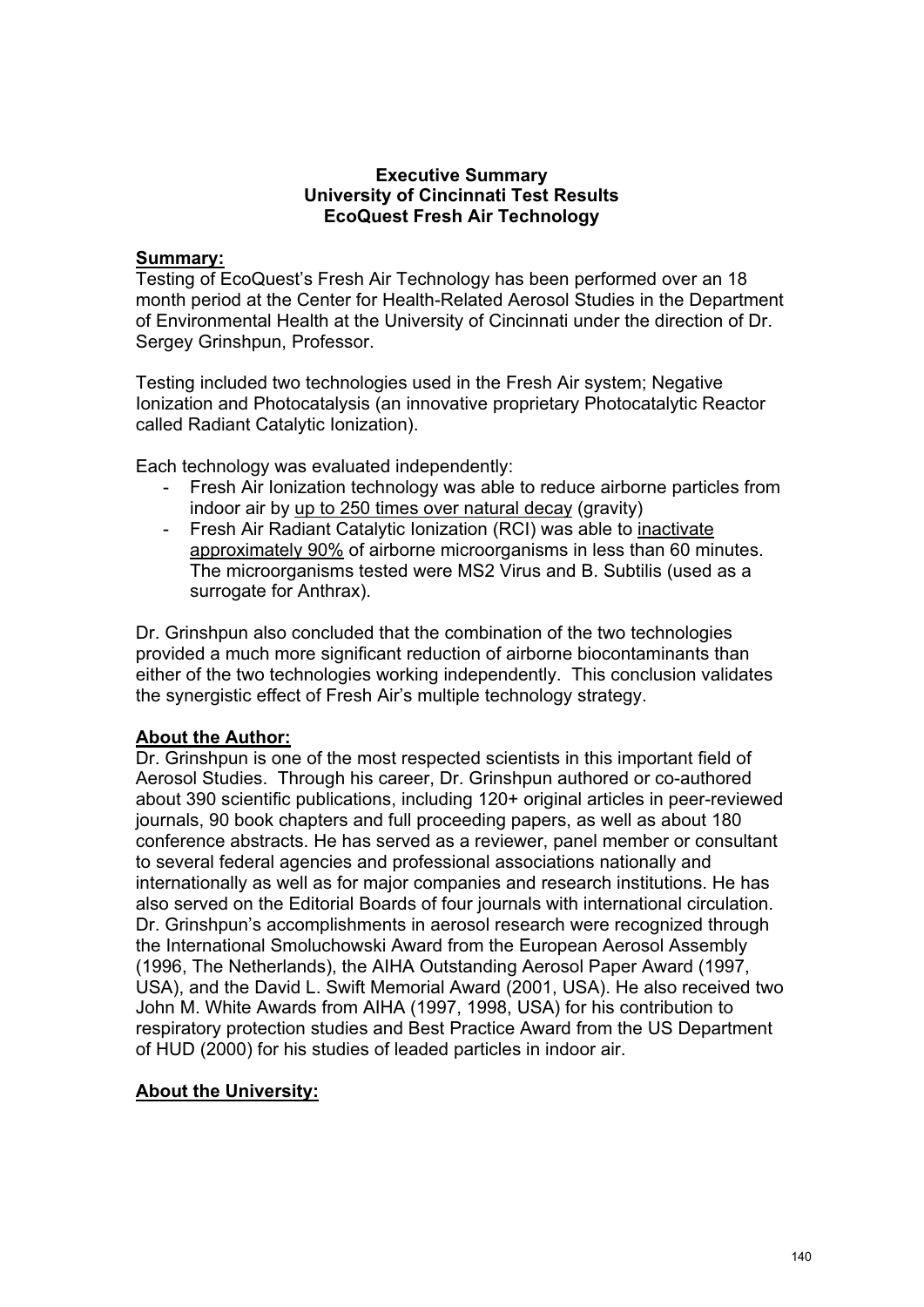University of Cincinnati is one of America's foremost Universities for Environmental Health.

## **About the Testing:**

The testing by Dr. Grinshpun and his team focused on controlling aerosol contaminants in the indoor air through the application of two technology strategies:

- 1. Particle Concentration Reduction due to Unipolar Ion Emission
- 2. Microbial Inactivation due to the Photocatalytic reaction promoted by a Photocatalytic process called RCI (Radiant Catalytic Ionization)

## **The Results:**

The paper concludes that the utilization of two mechanisms; ionization and oxidation, provide for significantly less exposure to potentially harmful contaminates in the air than either mechanism independently.

This conclusion is supported by showing ion induced air cleaning removes about 80% of viable airborne pathogens from a room air in 30 min, and the RCIinduced photoxidation inactivates about 90% of the remaining airborne microorganisms. The combination of both mechanisms resulted in an overall aerosol exposure reduction after 30 min by a factor of about 50, or an overall reduction/inactivation of approximately 98%.

The two active contaminants evaluated were:

- 1. *B. subtilis* bacteria
- 2. MS2 virions

## **Publication:**

This research was peer reviewed and published in the journal of Environmental Science and Technology, January 2007, pages 606-612.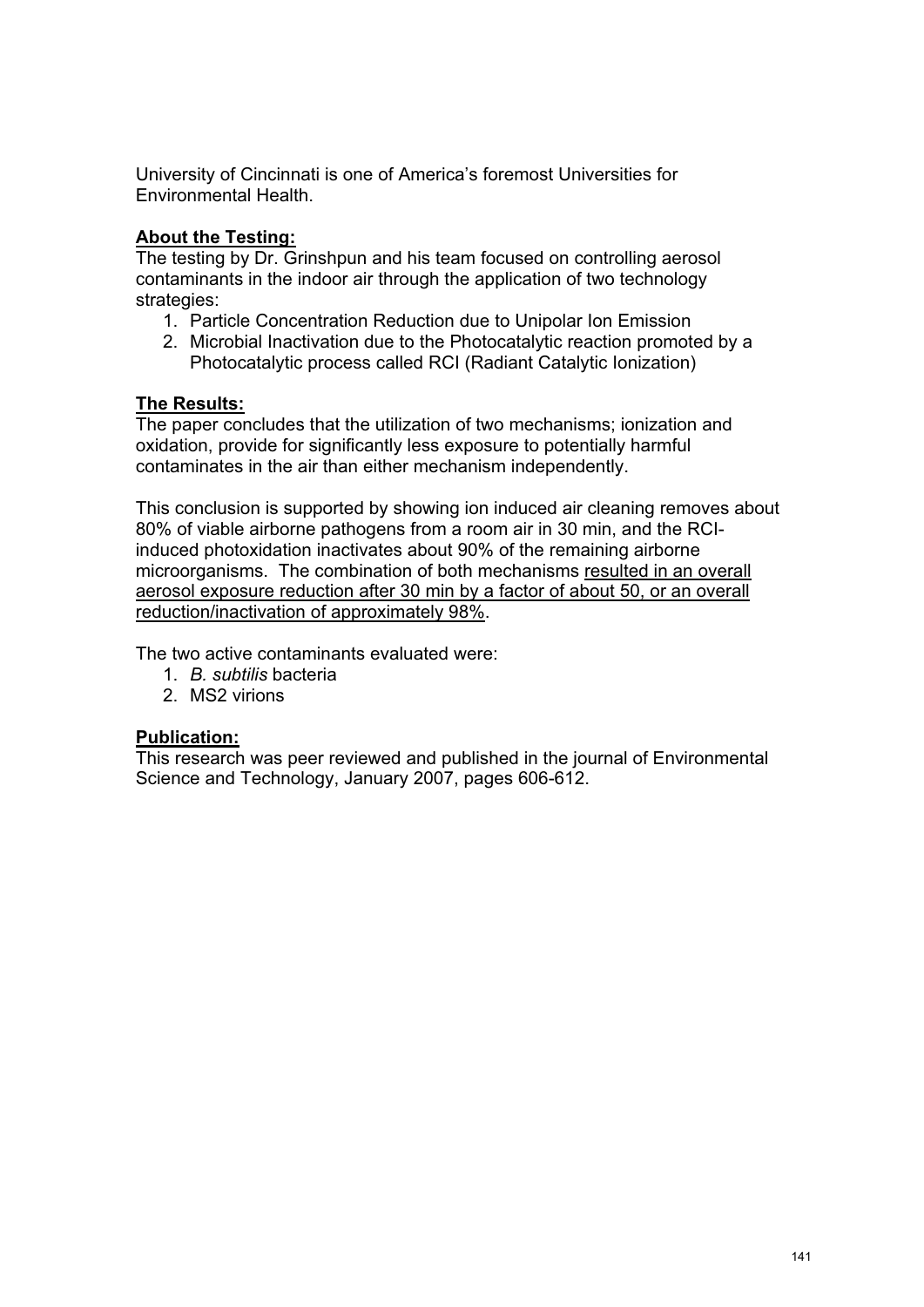## **Control of Aerosol Contaminants in Indoor Air: Combining the Particle Concentration Reduction with Microbial Inactivation**

SERGEY A. GRINSHPUN,\* ATIN ADHIKARI, TAKESHI HONDA, † KI YOUN KIM, ‡ MIKA TOIVOLA, § K. S. RAMCHANDER RAO, ⊥AND TIINA REPONEN

*Center for Health-Related Aerosol Studies, Department of Environmental Health, University of Cincinnati, 3223 Eden Avenue, PO Box 670056, Cincinnati, Ohio 45267-0056*

An indoor air purification technique, which combines unipolar ion emission and photocatalytic oxidation (promoted by a specially designed RCI cell), was investigated in two test chambers, 2.75  $\text{m}^{3}$  and 24.3  $\text{m}^{3}$ , using nonbiological and biological challenge aerosols. The reduction in particle concentration was measured size selectively in realtime, and the Air Cleaning Factor and the Clean Air Delivery Rate (CADR) were determined. While testing with virions and bacteria, bioaerosol samples were collected and analyzed, and the microorganism survival rate was determined as a function of exposure time. We observed that the aerosol concentration decreased ∼10 to ∼100 times more rapidly when the purifier operated as compared to the natural decay. The data suggest that the tested portable unit operating in  $\sim$ 25 m<sup>3</sup> non-ventilated room is capable to provide CADR-values more than twice as great than the conventional closed-loop HVAC system with a rating 8 filter. The particle removal occurred due to unipolar ion emission, while the inactivation of viable airborne microorganisms was associated with photocatalytic oxidation. Approximately 90% of initially viable MS2 viruses were inactivated resulting from 10 to 60 min exposure to the photocatalytic oxidation. Approximately 75% of viable B. subtilis spores were inactivated in 10 min, and about 90% or greater after 30 min. The biological and chemical mechanisms that led to the inactivation of stress-resistant airborne viruses and bacterial spores were reviewed.

#### **Introduction**

Exposure to respirable airborne particles and microbial agents may cause various health problems. Numerous techniques have been developed to reduce the exposure to indoor particles. Aerosol control in confined, poorly ventilated spaces, when the air exchange with filtration cannot be successfully applied, represents a particular challenge.

Another challenge is to decrease the indoor concentration of specific airborne contaminants, e.g., viable biological particles. While some indoor air purification techniques aim solely at the aerosol concentration reduction, others are designed to inactivate viable bioaerosols (e.g., viruses, bacteria, and fungi).

Some commercial air cleaners generate excessive ozone (either as a primary biocidal agent or as a bi-product); these devices have raised public health concerns (*1*). Among various guidelines for ozone exposures, the following thresholds have been specified for occupational environments: 0.2 ppm for 2h(*2*), 0.05-0.10 for8h(*2*), 0.1 ppm for 8 h (*3*), and 0.05 ppm for instantaneous (no time limit specified) exposure (*4*). For comparison, the outdoor air standard is 0.08 ppm for 8h(*5*). Ozone generators can inactivate viable microorganisms; however, the inactivation occurs at concentrations significantly exceeding health standards (*6*, *7*).

Photooxidation involving UV radiation and  $TiO<sub>2</sub>$  as a photocatalyst has been applied for gas-phase detoxification of organic contaminants (*8*, *9*) and for inactivating microorganisms in water (*10*-*12*). Some effort has been made to explore its application for air cleaning inside a closed-loop system (*13*, *14*). The investigators reported significant photocatalytic inactivation of stress-resistant *Serratia marcesens* that occurred when aerosolized bacteria circulated in a closed-loop duct equipped with a  $TiO<sub>2</sub>$  filter for a relatively long period of time. Pal et al. (*15*) found similar effect for *Escherichia coli*, *Microbacterium* sp., and *Bacillus subtilis*; Keller et al. (16) reported considerable inactivation of airborne *E. coli* passing through a photoreactor coated with TiO<sub>2</sub> film. The biocidal effect of the photocatalytic oxidation can be attributed to photogenerated valence-band holes, hydroxyl radicals, hydrogen peroxide, and other reactive oxygen species. Lin and Li (*17*) tested the viability change in airborne bacteria and fungi exposed to photooxidation inside a small photoreactor for a very short time, on the order of a second. No significant decrease in the colony forming unit (CFU) count was observed during such a short time.

To our knowledge, no data are available on the effectiveness of portable UV/TiO<sub>2</sub>-based air purifiers to inactivate viable airborne microorganisms in indoor air environments. These data are needed to assess the feasibility of photocatalytic oxidation for air purification in residential and occupational settings. Furthermore, for hybrid air purifiers, which involve several air cleaning mechanisms, no sufficient information is available to differentiate their particle removal efficiency and the biocidal capabilities, which both aim at reducing the bioaerosol exposure in indoor air.

In this study, we investigated a novel air purification technique that combines different aerosol/bioaerosol control mechanisms: unipolar ion emission and photocatalytic oxidation promoted by the "radiant catalyticionization (RCI)" technique. Unipolar ion emission has been shown earlier to reduce the particle concentration in indoor air (*18*-*20*), but no scientific data are available on the efficiency of the hybridtype technique.

#### **Experimental Section**

The indoor air purification process was investigated in the experimental facility shown in Figure 1. The particle removal was determined bymeasuring the concentration of challenge aerosols size-selectively in real-time.When testing with viable bioaerosols, the microorganism survival rate was also determined. The experimental protocols validated in our previous studies (*18*, *19*, *21*) were adopted. The experiments were conducted when a freestanding hybrid air purifier was

© 2007 American Chemical Society<br>Published on Web 12/05/2006

<sup>\*</sup> Corresponding author phone: 1-513-558-0504; fax: 1-513-558- 2263; e-mail: sergey.grinshpun@uc.edu.

<sup>†</sup> On leave from Koken Ltd., Tokyo, Japan.

<sup>‡</sup> On leave from Ajou University, Suwon, South Korea.

<sup>§</sup> On leave from National Public Health Institute, Kuopio, Finland.

<sup>⊥</sup> On leave from Karshak Engineering College, Hyderabad, India.

**<sup>606</sup>** ■ ENVIRONMENTAL SCIENCE & TECHNOLOGY / VOL. 41, NO. 2, 2007 10.1021/es061373o CCC: \$37.00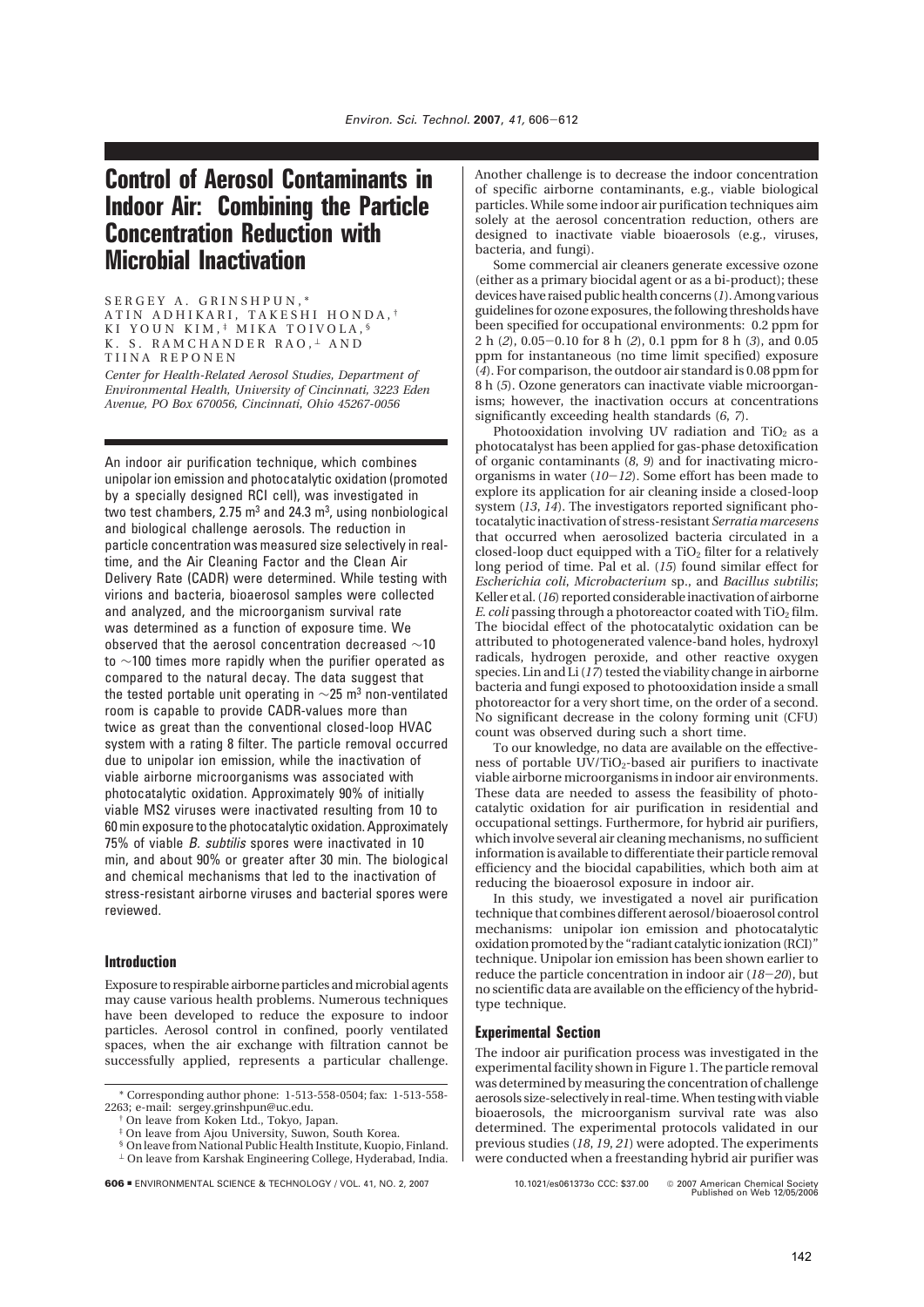

**FIGURE 1. Experimental setup.**

operating inside the chamber and when it was turned off. The challenge aerosol was generated from a liquid suspension using a Collison nebulizer (BGI Inc., Waltham, MA) and charge-equilibrated by passing through a 10-mCi Kr<sup>85</sup> charge equilibrator (3M Company, St. Paul, MN). After being mixed with clean, HEPA-filtered air at a specific temperature  $(T =$ 24-26 °C) and relative humidity ( $\overrightarrow{RH} = 21-30\%$ ), the aerosol entered the chamber. Following a 10-15-minute adjustment period established to achieve a uniform aerosol concentration pattern, the experiment began  $(t = 0)$ .

In most of the tests, the aerosol concentration, *C*, and particle size distribution, Δ*C/*Δlog(*d*), were measured with an electrical low-pressure impactor (ELPI, TSI Inc./Dekati Ltd, St. Paul, MN), which utilizes the cascade impaction principle and also has a direct-reading capability to determine the concentration of particles of different aerodynamic sizes in 12 channels (each channel  $=$  impaction stage), from 0.041 to  $8.4 \mu$ m (midpoint). When the experiments were conducted with viral aerosol that included particles smaller than the lower limit of the ELPI, we used a wide-range particle spectrometer (WPS; MSP Inc., Shoreview, MN). The WPS is a high-resolution real-timeinstrument combining differential mobility analysis, condensation particle counting, and laser light scattering to measure the diameter and number concentration of aerosol particles ranging from 10 nm to 10  $\mu$ m.

For every measured particle size, *d*, the aerosol concentration at  $t = 0$  was set to exceed the background level (obtained before the challenge aerosol was generated) by about 100-fold. First, the natural concentration decay was characterized by recording *C*natural (*d, t*) every 10 s with the ELPI and every 2.5 min with the WPS. Subsequently, the test aerosol was generated and mixed in the chamber again to reach the same initial concentration level. At  $t = 0$ , the air purifier was turned on and the concentration  $C_{AP}$  (*d, t*) was monitored during and up to 120 min (or until the particle count decreased below the limit of detection). To quantify the efficiency of the particle removal exclusively due to the air purifier operation, the Air Cleaning Factor (ACF) was determined size-selectively as a function of time:

$$
\text{ACF}(d, t) = \frac{C_{\text{natural}}(d, t)}{C_{\text{AP}}(d, t)}\tag{1}
$$

In addition, the overall particle removal rate was calculated as

$$
\lambda(d, t) = \frac{1}{t} \ln \left[ \frac{C(d, t = 0)}{C(d, t)} \right],\tag{2}
$$

and the particle removal rate (exclusively due to air purifier) was defined following the first-order kinetics as

$$
PRR(d, t) = \frac{1}{t} \ln \left[ \frac{C_{AP}(d, t=0)}{C_{AP}(d, t)} \right] - \frac{1}{t} \ln \left[ \frac{C_{\text{natural}}(d, t=0)}{C_{\text{natural}}(d, t)} \right]
$$
(3)

In case  $C_{AP}$  (*d, t* = 0) =  $C_{natural}$  (*d, t* = 0),

$$
PRR(d, t) = \frac{1}{t} \ln[ACF(d, t)] \tag{4}
$$

This was needed to determine the Clean Air Delivery Rate (CADR), which, according to the ANSI/AHAM (American National Standards Institute/Association of Home Appliance Manufacturers) standard, is defined as

$$
CADR(d, t) = V \times PRR(d, t) [m3/h]
$$
 (5)

The CADR concept allows for comparison of air cleaning efficiencies of a freestanding air purifier and a closed- loop ventilation/air-filtration system in an air volume *V* (note that PRR is a function of *V*).

Two nonbiological challenge aerosols, NaCl and smoke, were used to study the particle removal by the air purifier. The generated particles were primarily in the size range of  $0.02 - 2.0 \mu m$ , which includes ultrafine and fine fractions and represents most of the known viruses and bacteria. MS2 virus and*Bacillus subtilis*bacterial spores were the main biological challenge aerosols. Selected experiments were performed with *Pseudomonas fluorescens* bacteria.

MS2 bacteriophage, a 27 nm tailless non-enveloped icosahedral RNA-coliphage, relatively stable against environmental stress, has been used in the past as a simulant of most mammalian viruses, and it is known as an indicator for enteric viruses (*22*-*26*). Stock suspension of MS2 virus was prepared by adding 9 mL of Luria-Bertani broth to freezedried phage vial (ATCC 15597-B1). This suspension was

VOL. 41, NO. 2, 2007 / ENVIRONMENTAL SCIENCE & TECHNOLOGY **= 607**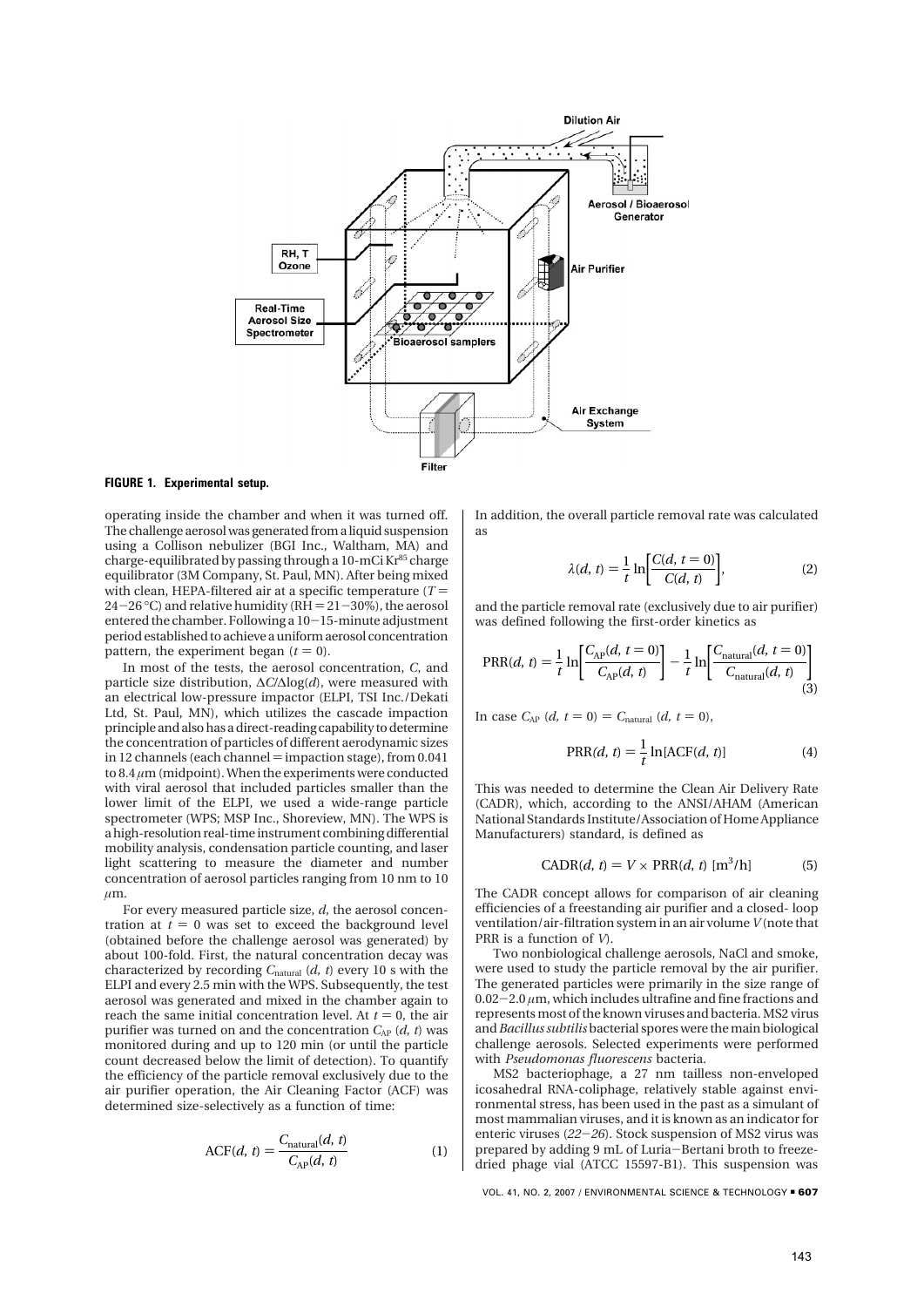filtered using a membrane filter of  $0.2 \mu$ m porosity and serially diluted so that the nebulizer suspension had  $10^8-10^9$  PFU/ mL ( $PFU =$  plaque forming unit). MS2 phage titer was determined by following a modified plaque assay protocol of Adams (*27*); *Escherichia coli* (ATCC 15597, strain C3000) was used as the host organism.

*B. subtilis* is a gram-positive spore-forming bacterium with rod-shaped spores of approximately  $0.7-0.8 \mu m$  in width and 1.5-1.8 μm in length (*28*). *B. subtilis* spores have previously been used in laboratory studies as a surrogate of environmentally resistant, pathogenic bacteria (*29*-*31*). Freeze-dried bacterial spores of *B. subtilis* (obtained from the U.S. Army Edgewood Laboratories, Aberdeen Proving Ground, Maryland) were activated at 55-60 °C for 25 min and then washed two times with sterile deionized water by vortexing followed by centrifugation at 7000 rpm for 7 min at room temperature. The total bacterial concentration in suspension was adjusted to  $10^8-10^9$  per mL using a hemacytometer. The viable bacteria were enumerated by cultivating on trypicase soy agar (TSA) media at 30 °C for 18 h; the viable (culturable) concentration in the nebulizer suspension was of the same order of magnitude as the total concentration, i.e.,  $10^8 - 10^9$  CFU/mL (CFU = colony-forming unit). *P*. *fluorescens* bacteria (used in selected tests) are relatively sensitive to environmental stresses. Prior to aerosolization, vegetative cells of *P. fluorescens* (ATCC 13525) were cultured in trypticase soy broth at 28 °C for 18 h and washed similarly as *B. subitilis* spores.

When testing with biological particles, air samples were collected using Button Samplers (SKC Inc., Eighty Four, PA) equipped with gelatin filters (SKC Inc.) and operated at a flow rate of 4 L/min for 5 min. Eight Button Samplers were utilized in each test generating one blank, one background sample, three samples taken at  $t = 0$ , and the other three taken at a specific time interval; four time intervals were tested:  $t = 10$ , 15, 30, and 60 min. Additional selected experiments were performed by using a BioSampler (SKC Inc. Eighty Four, PA) to collect *P. fluorescens* and *B. subtilis*. The BioSampler efficiently collects viable bacteria (*29*) while the liquid medium minimizes the desiccation stress. As its cutoff size is too high to efficiently sample small MS2 virions, the BioSampler was not used as an alternative to gelatin filters for collecting MS2 virus.

The samples were analyzed for viable airborne virions (PFU) and bacteria (CFU) to quantify the percentages of those survived over time *t*. These were obtained with and without operating the air purifier. Our preliminary tests showed that the air purifier's operation considerably reduces the total bioaerosol concentration in the chamber due to ion emission. Therefore, the ion emitter was temporarily disabled in the hybrid unit when testing virus and bacteria inactivation to ensure sufficient number of microorganisms for determining the viable count at the end of the test.

An aliquot of 200  $\mu$ L of dissolved gelatin filter extract was used for plaque assay to determine the number of airborne active (viable) virions (PFU/cm<sup>3</sup>). Similarly, extract was cultivated on TSA plates to obtain the airborne concentration of viable bacteria (CFU/cm3).

Additional testing was initiated to examine whether the biocidal effect of the air purifier took place indeed in the aerosol phase (and not after microorganisms were collected on filters). For this purpose, aerosolized microorganisms were collected on eight gelatin filters during 5 min in the chamber without air purifier. Four filters were analyzed for viable microorganisms immediately after this test, while the other four were exposed to the air purifier in the chamber for 10, 15, 30, and 60 min and then analyzed. The comparison of two sets allowed examining if themicroorganism inactivation occurred on filters during the collection process.

**608 ENVIRONMENTAL SCIENCE & TECHNOLOGY / VOL. 41, NO. 2, 2007** 

The ozone level and the air ion concentration were monitored in real-time in the chamber using an ozone monitor (PCI Ozone & Control Systems, Inc., West Caldwell, NJ) and an air ion counter (AlphaLab Inc., Salt Lake City, UT), respectively. The air temperature in the test chamber was 24  $\pm$  2°C and the relative humidity ranged from 22  $\pm$  2% to 28  $\pm$  2% as monitored with a thermo/hygrometer pen (Fischer Scientific Co., Pittsburgh, PA).

The purifier prototype (Ecoquest International Inc., Greeneville, TN) used in the study utilized an ion emitter and a specially designed RCI cell. The former produces negative ions into indoor air, where they are acquired by aerosol particles. It is important to note that this method is different from air cleaning by charging particles at the entrance of the purifier and subsequently collecting them on metal electrodes by electrostatic precipitation. The RCI cell features a flow optimized target structure comprising matrices of elongated tubular elements made of polycarbonate and arranged in a parallel orientation on opposite sides or alternatively on four sides of a broad-spectrum UV light source. The UV lamp utilizes argon gas with mercury and carbide filaments with a spectral output between 100 and 367 nm. Besides, a coating was applied to the target structure of the cell comprising hydrophilic properties and containing the following grouping of materials: titanium dioxide, rhodium, silver, and copper. As a result, a photocatalytic oxidation forms reactive species, such as hydroxyl radicals, valence-band holes, superoxide ions, and hydrogen peroxides.

The tests were conducted in two indoor test chambers, including a large walk-in chamber  $(24.3 \text{ m}^3)$  that simulated a residential room and a smaller chamber  $(2.75 \text{ m}^3)$  that simulated a confined space (e.g., bathroom, small office area, or automobile cabin). The particle removal was investigated in both chambers, whereas the bioaerosol viability tests were performed in the smaller chamber that was made of stainless steel and allowed bio-decontamination. The air purifier was tested in non-ventilated chambers (no air exchange) as it is known that portable air cleaners are primarily beneficial in poorly ventilated spaces (*20*, *21*). Air exchange wasintroduced only when testing the closed-loop ventilation/air-filtration system equipped with an HVAC filter to compare its performance to that of the portable air purifier in terms of CADR. The ventilation/air-filtration system was also deployed to clean the test chamber between experiments. In most of the tests, the air purifier operated in the corner of the chamber, facing the center. A separate experiment was carried out to examine whether its location and orientation affected the ACF.

#### **Results and Discussion**

**Particle Removal from Air.** Figure 2 shows the evolution of the concentration and particle size distribution of NaCl aerosol when the air purifier operated in the large test chamber. As seen from this example, the aerosol concentration of 0.1  $\mu$ m particles decreased by a factor of 28 in 1 h and by a factor of about 250 in 2 h; the corresponding decreases for  $1 \mu$ m particles were approximately 10- and 50-fold. When testing with smoke particles, the aerosol concentration decreased even more rapidly. The above levels of the aerosol concentration reduction are considerably greater than those predicted by either tranquil or stirred natural decay models (*32*). This result was obtained when both the air ion emitter and the RCI cell operated in the unit. Interestingly, statistically the same particle reduction effect ( $p > 0.05$ ) was observed when the RCI cell was turned off and only the ion emitter operated. The latter finding provides the evidence that the particle removal was achieved as a result of unipolar ion emission but not due to photocatalytic reactions.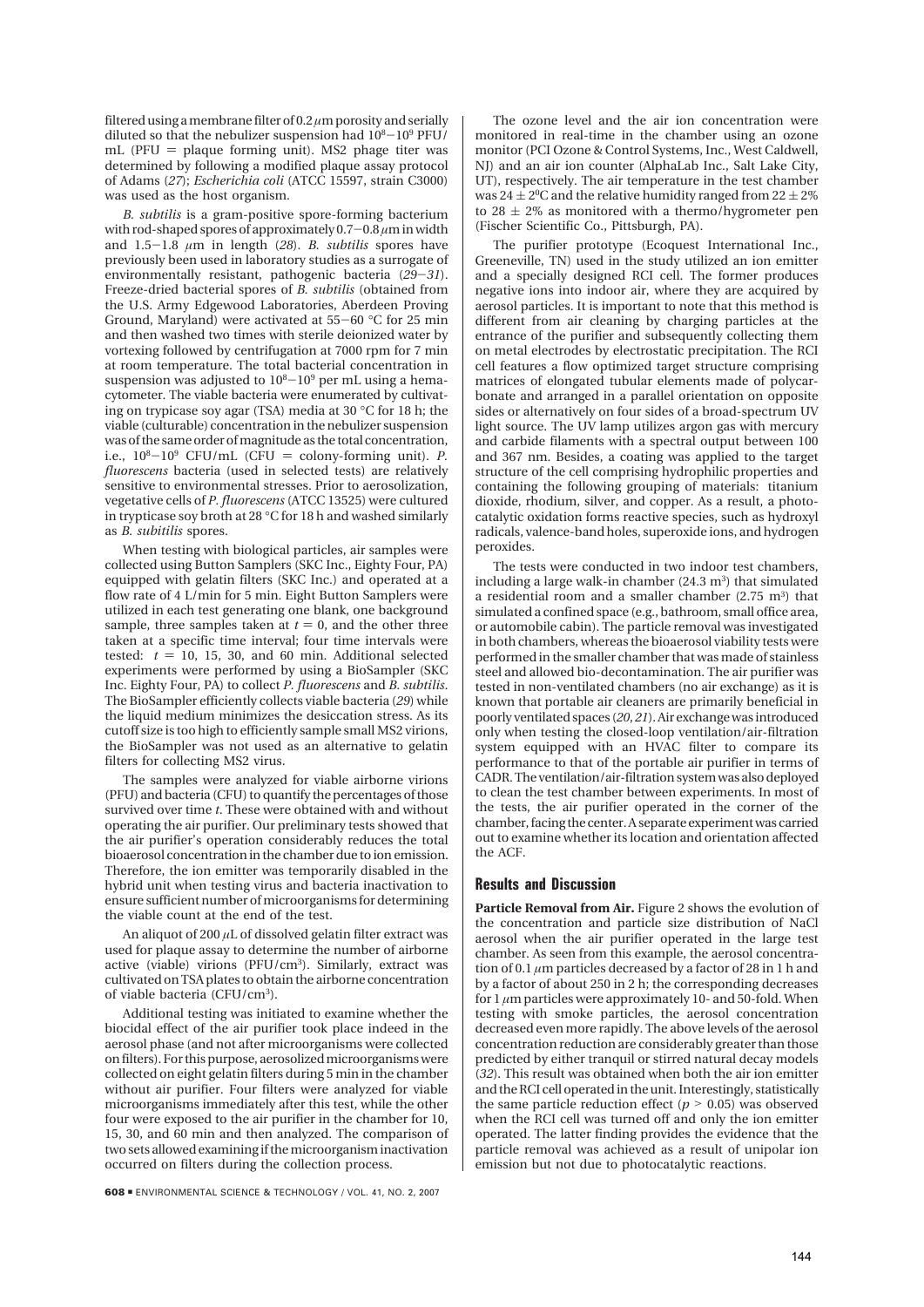

**FIGURE 2. Particle concentration and size distribution of NaCl aerosol as measured with the ELPI in the 24.3 m3 chamber with the air purifier operating facing the chamber's center at 1.7 m from the measurement point. No ventilation in the chamber. The initial total aerosol concentration**  $= 1.50 \times 10^5$  /cm<sup>3</sup>.

This finding agrees with previously published data on the effect of unipolar air ionization on the airborne concentration (*18*-*21*). The air purification is particularly efficient at higher initial aerosol concentrations ( $>10<sup>4</sup>$  particles/cm<sup>3</sup>) that ensure adequate interaction between the air ions and aerosol particles. As mentioned above, the effect is expected to be much more pronounced in non-ventilated environments than in ventilated ones.

The aerosol reduction was especially high for the particles of  $d \le 0.3 \mu$ m. E.g., when the air purifier with an ion output of ∼1012 e/sec continuously operated in a corner of the 24.3 m3 chamber facing the center for 2 h, ACF reached ∼30-70 for *d* = 0.08-0.3 μm and ∼13-16 for *d* = 0.8-2 μm (in the tests conducted with NaCl and smoke as challenge aerosols). The same ACF levels may be achieved more rapidly in indoor environments of smaller volumes and slower in larger spaces. The experimental trends agree with the ion-induced aerosol removal model (*20*).

The ACF was found to depend not only on the operation time and the particle size but also on the location/orientation of the purifier in the chamber. For example, a corner location facing the center of the room was found preferable as opposite to the orientation facing the wall. The difference in ACF obtained for the center and corner locations was significant and increased with the operation time. The shaded area in Figure 3 presents the ion-induced Air Cleaning Factor when the particle size-selective data were integrated over the measured sizes of NaCl particle up to 2.5  $\mu$ m and averaged over the three selected locations/orientations in the 24.3-m3 chamber: in the corner facing the center, in the center, and at 80 cm from the wall facing it.

Figure 4 presents the CADR values achieved by operating the tested air purifier for five selected sizes of NaCl and smoke particles acting as aerosol contaminantsin the non-ventilated 24.3 m<sup>3</sup> chamber. The CADR ranges approximately from 42.1  $\pm$  0.1 to 62.1  $\pm$  1.8 m<sup>3</sup>/h for NaCl particles of *d* = 0.04-1.99 μm, and from 72.4  $\pm$  0.9 to 115.5  $\pm$  10.8 m<sup>3</sup>/h for smoke particles of the same size range. The difference may be attributed to different ability of NaCl and smoke particles to acquire electric charges from air ions, which results in their different mobilities and subsequently different migration velocities. The above explanation seems valid given that unipolar ion emission was shown to be themajormechanism causing the aerosol particle concentration reduction.



**FIGURE 3. The ion-induced Air Cleaning Factor (ACF) for PM2.5 NaCl as measured with the ELPI and integrated for different locations and orientations of the air purifier in the 24.3 m3 chamber. No ventilation in the chamber. The initial PM2.5 aerosol concentration**  $= (0.356-1.50) \times 10^5/\text{cm}^3.$ 



**FIGURE 4. Clean Air Delivery Rate (CADR) determined for the NaCl and smoke aerosols as measured with the ELPI in the non-ventilated 24.3 m3 chamber. The performance of the air purifier is compared** to that of a standard HVAC filter (ASHRAE rating  $= 8$ ) installed in **the closed-loop air exchange system of the chamber.**

In addition, Figure 4 presents the CADR values achieved by the closed-loop air exchange system equipped with a standard ASHRAE rating 8 HVAC filter at two air exchange rates, 2.5 and 7.7 ACH. The data suggest that the tested portable air purifier operating in about  $25 \text{ m}^3$  non-ventilated room is capable to provide a CADR more than twice greater than the conventional central HVAC system with the rating 8 filter. Obviously, more efficient particulate filters provide more rapid reduction of aerosol contaminants and may perform better than the tested air purifier. For example, compared to the portable unit, HEPA filter installed in the closed-loop air exchange system of the 24.3 m<sup>3</sup> chamber provided approximately 4- and 3-fold greater CADRs at 2.5 and 7.7 ACH, respectively, when challenged with NaCl particles, and 2.2- and 1.4-fold greater when challenged with smoke particles. However, HEPA filters are rarely used in residential central HVAC systems because of the highpressure drop and the loading effect on their performance.

The particle removal from indoor air by the hybrid air purification technique was also investigated in the smaller  $(2.75 \text{ m}^3)$  chamber, which otherwise was utilized primarily for assessing the viable microorganism inactivation. The CADR values obtained with MS2 virions from the WPS measurements were 73  $\pm$  5 m<sup>3</sup>/h, which is in the CADR-

VOL. 41, NO. 2, 2007 / ENVIRONMENTAL SCIENCE & TECHNOLOGY **= 609**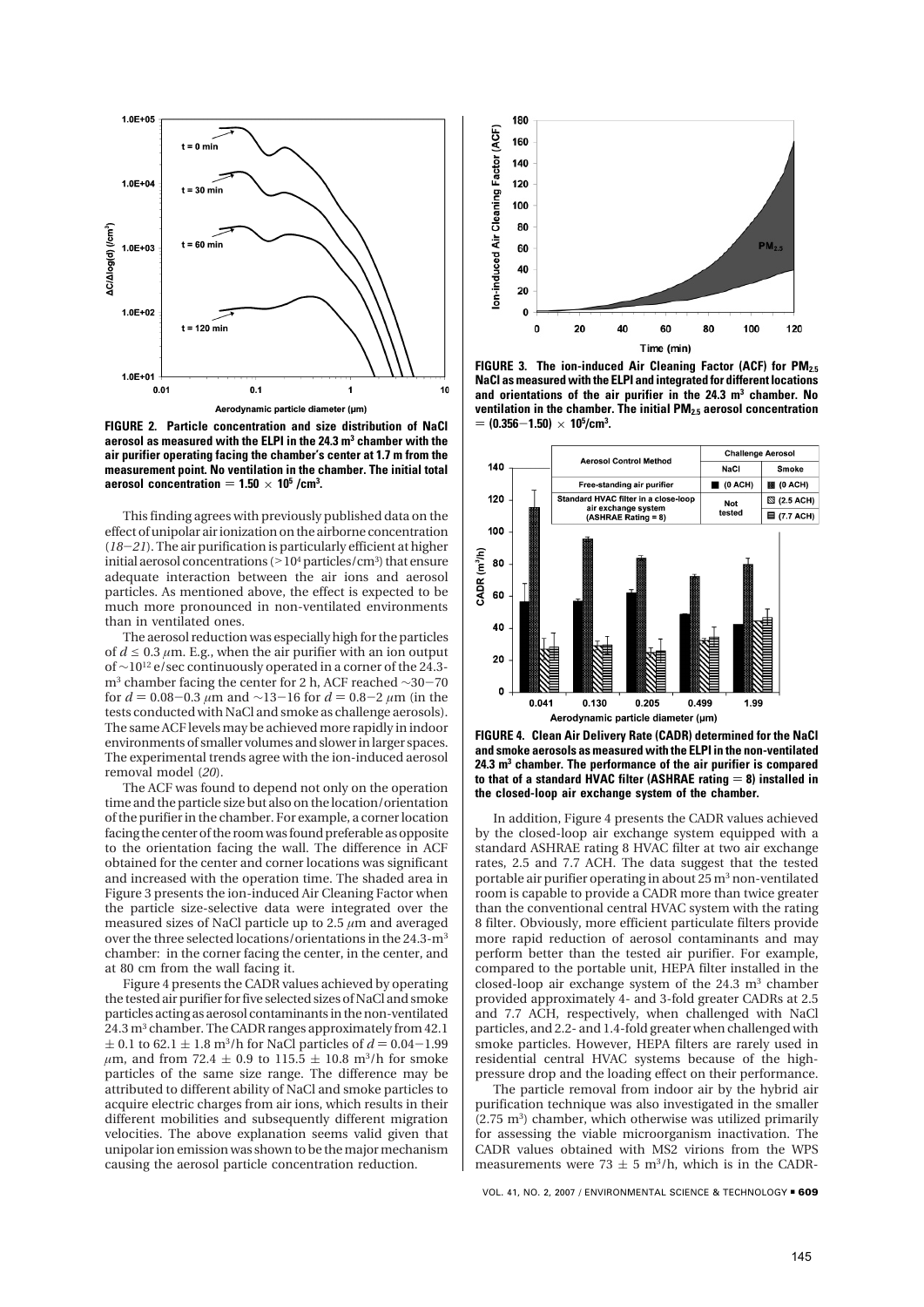**TABLE 1. Percentage of Airborne Microorganisms Survived over Time** *t* **in the 2.75 m3 Chamber with the RCI-cell Operating in it, as Measured via PFU Count (for MS2 Virus) or CFU Count (for** *Bacillus subtilis* **Endospores)***<sup>a</sup>*

|                                                              | percentage (mean $\pm$ SD) of airborne microorganisms sur- |  |
|--------------------------------------------------------------|------------------------------------------------------------|--|
| ived in the chamber with air nuritier enerating during time. |                                                            |  |

| exposure<br>time.<br>$t$ (min) | vived in the chamber with air purifier operating during time t             |                                                                                                      |  |  |  |
|--------------------------------|----------------------------------------------------------------------------|------------------------------------------------------------------------------------------------------|--|--|--|
|                                | <b>MS2 virus.</b><br>$[PFU/cm^3]$ , /[PFU/cm <sup>3</sup> ] <sub>t=0</sub> | <i>Bacillus subtilis</i> endospores,<br>[CFU/cm <sup>3</sup> ]/[CFU/cm <sup>3</sup> ] <sub>t=0</sub> |  |  |  |
| 10                             | $9.3 \pm 2.0$ (n = 5)                                                      | $24.1 \pm 3.7$ (n = 2)                                                                               |  |  |  |
| 15                             | $9.2 \pm 4.3$ (n = 12)                                                     | $15.7 \pm 1.7$ (n = 3)                                                                               |  |  |  |
| 30                             | $8.3 \pm 1.1$ (n = 8)                                                      | $7.9 \pm 1.1$ (n = 3)                                                                                |  |  |  |
| 60                             | $10.3 \pm 1.7$ (n = 5)                                                     | $10.1 \pm 1.3$ (n = 3)                                                                               |  |  |  |
|                                |                                                                            | 8 Discovered concelled that conditated this dee Distance Concela                                     |  |  |  |

<sup>a</sup> Bioaerosol sampling was conducted with the Button Sampler equipped with gelatin filters.  $n =$  number of replicates.

range obtained for NaCl and smoke particles in the large chamber for the viral sizes. This suggests the feasibility of using nonbiological particles to determine the ion-induced aerosol reduction of bio-particles of the same size range. Furthermore, this finding implies that, at least for the particle size range representing MS2 virions, PRR due to ion emission in indoor air environment is inversely proportional to the air volume [see eq 5].

**Ozone.**In both test chambers (non-ventilated), the ozone concentration gradually increased as the purifier was continuously operating. In the 24.3-m3 chamber, it increased from 0.006 to 0.05 ppm in about 35 min, while in a smaller  $(2.75\text{-}m^3)$  chamber the same increase occurred in approximately 5 min. However, once an air exchange was introduced (as low as 1 ACH), the ozone concentration in the 24.3-m3 chamber did not significantly increase as compared to the initial level ( $p > 0.05$ ). Our monitoring data obtained with the tested unit operating in a non-ventilated room of ∼100 m3 (not presented here) suggest that the ozone level can be kept below 0.05 ppm while the unit continuously operates for many hours.

Some air purifiers utilizing ion emission and, to a greater extent, the photocatalytic oxidation may cause greater increase of indoor ozone concentration than the tested one. The use of such devices in confined occupied air spaces may not be appropriate as their continuous operation may eventually lead to excessive ozone levels and, in the presence of certain chemical compounds, produce nanoparticles (*33*). Although the unipolar ion emission has a potential to suppress this effect, it seems important to keep the ozone level below existing thresholds. We believe that the solution can be found by implementing an intermittent regime (as an alternative to continuous one), which allows the air purifier operating until the ozone reaches a certain level, after which the ozone-generating element is automatically turned off to allow the ozone concentration to drop; then the cycle can be repeated.

**Microbial Inactivation.**Table 1 summarizes themicrobial inactivation results. Only approximately 10% of initially viable MS2 virions survived 10-60 min exposure to the purifier in the chamber and about 90% were inactivated. When the natural concentration decay of aerosolized MS2 was monitored in the chamber (with no purifier operating), we found that the concentration of active viruses was relatively stable: the decrease did not exceed  $20.3 \pm 0.9\%$  during 1 h. The data suggest that the viral inactivation occurs rather quickly since the percent of survived virions did not show dependence on the exposure time for  $t = 10-60$  min. Thus, a relatively short time may be sufficient to reduce the percent of viable viruses in an air volume by a factor of 10 while those that survived showed remarkable resistance to the continuing stress.When aerosolized virions are exposed to photocatalytic oxidation, the hydroxyl radicals can affect the protein capsid and binding sites, thus disabling the virus's subsequent interaction with

**610 ENVIRONMENTAL SCIENCE & TECHNOLOGY / VOL. 41, NO. 2, 2007** 

the host and formation of PFUs (34). Additionally, the TiO<sub>2</sub> photocatalytic cell may produce oxidative damage to the virus capsid (*35*) and the radicals may cause alteration in the virus's genetic material (*36*, *37*). Our findings suggest that the hybrid air purifier may be used continuously for short time intervals or in intermittent regime to achieve considerable virus inactivation rate. On the other hand, a prolonged operation of the air purifier is believed to be advantageous in environments with a continuous supply of "fresh" active virions.

Approximately 75% of airborne *B. subtilis* spores exposed to the air purifier were inactivated during the first 10 min, 85% during the first 15 min, and about 90% or greater after 30 min (Table 1). Between 30 and 60 min of exposure, we did not observe significant decrease in the number of survived spores (similar to the trend found for virions), which suggests a nonlinearity of the effect. The natural decayin the culturable count was not significant ( $p > 0.05$ ) during 1 h, as measured using the Button Samplers equipped with gelatin filters. However, the overall standard deviation of the data obtained in these control tests was as high as 58% and the CFU counts from filters were close to the detection limit. To address this issue, we measured the natural decay of viable *B. subtilis* spores with the BioSampler at  $t = 0$  and at  $t = 2$  h. It was confirmed that the viability was constant within about  $\pm 20\%$ in the absence of the air purifier.

In bacteria, the inactivation process by reactive hydroxyl radicals can proceed in five reaction pathways:

•oxidation of coenzyme A causing inhibition of cell respiration and cell death (*38*);

•destruction of the outer membrane of bacterial cells (*12*); •oxidation of unsaturated phospholipid in bacterial cell membrane (*39*);

•leakage of intracellular K<sup>+</sup> ions (*11*); and

•detrimental effects on DNA and RNA (*36*, *37*).

One reason that the inactivation of *B. subtilis* endospores was time-dependent is their thick membrane layer containing peptidoglycans. This is consistent with the study of Matsunaga et al. (*40*), who found that photooxidation of coenzyme A by the TiO2 photocatalyst was not entirely effective against the algae *Chlorella vulgaris* in water because of its thicker cell wall. Some other self-defense mechanisms of bacteria against the oxidation stress, including synthesis of superoxide dismutase enzymes, can also slow down the inactivation process (*41*).

Although the time was a factor in the bacterial spore inactivation, the viability loss occurred relatively quickly for both the MS2 virus and *B. subtilis*. This can be attributed to rapid interaction of valence-band holes (h<sup>+</sup>) (TiO<sub>2</sub> +  $hv$  $h<sup>+</sup> + e<sup>-</sup>$ .) with the organic substances, which are present in the viral and bacterial outer walls or membranes. The abovementioned interaction likely occurs before considerable number of hydroxyl radicals ('OH) is generated in the air volume. Although previous studies (*11*, *12*) emphasized the role of hydroxyl radicals  $(H_2O + h^+ \rightarrow OH + H^+)$ , these radicals may not be the primary factor in microbial inactivation, particularly in the air. Furthermore, since our experiments were conducted in relatively dry air (RH < 30%), water molecules were not predominant species in contact with the catalyst, and thus the contribution of hydroxyl radicals was likely much lower than in liquids. Shang et al. (*9*) have concluded that in the gas phase, organic compounds, such as heptane, can readily interact with photogenerated holes while the interaction with water vapor molecules is not as prominent. Alberici and Jardim (*8*) have reported that the valence-band holes generated from TiO<sub>2</sub> photooxidation are capable of oxidizing any organic compound. The process also produces hydrogen peroxide  $(O_2 + e^- \rightarrow O_2 \rightarrow C_2 \rightarrow H^+$  $\rightarrow$  HO<sub>2</sub><sup>\*</sup>; 2HO<sub>2</sub><sup>\*</sup> $\rightarrow$  O<sub>2</sub> + H<sub>2</sub>O<sub>2</sub>), which can freely penetrate into cell membranes and walls and cause microbial inactivation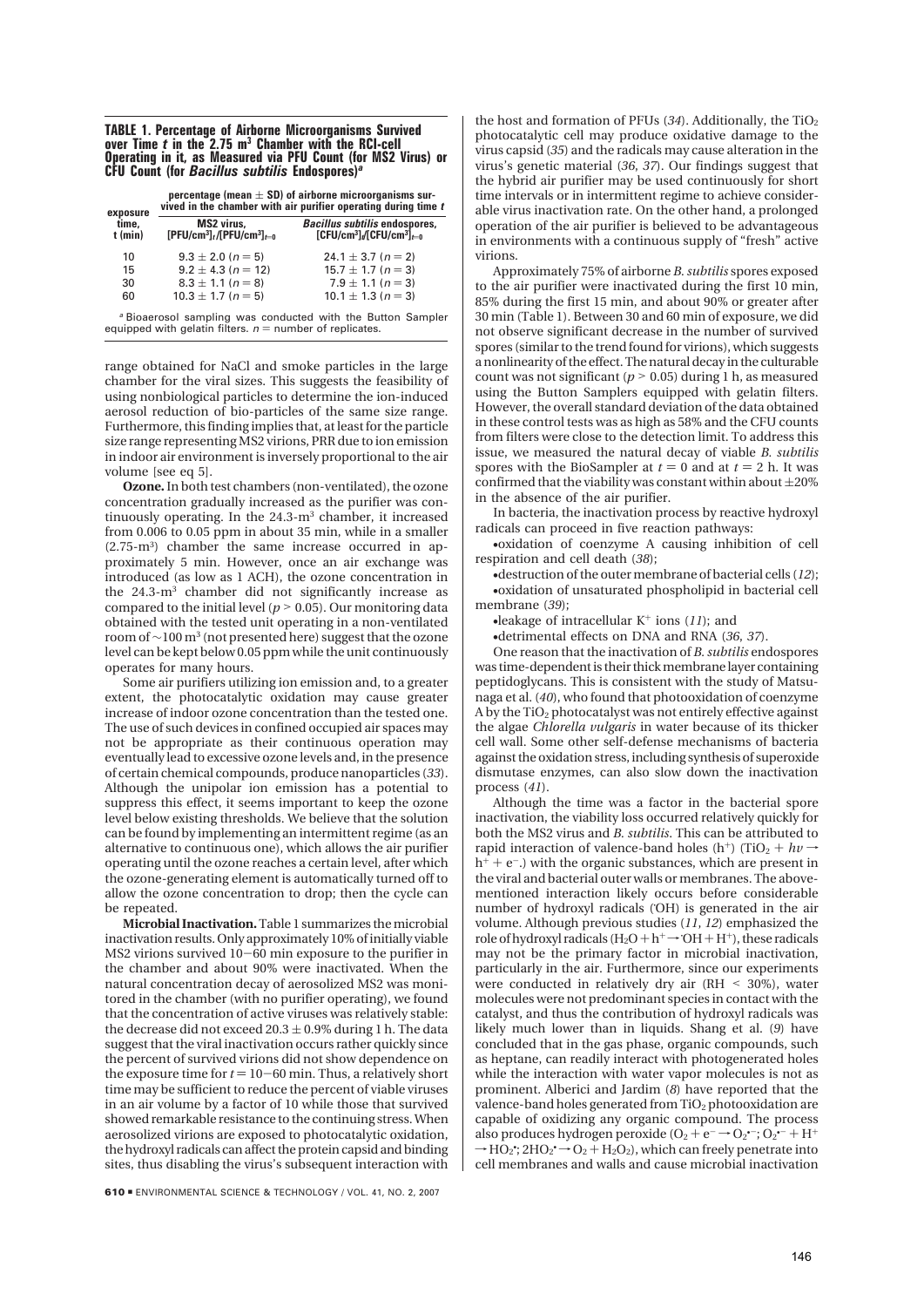(*42*). Further biochemical studies on the role of gas-phase  $TiO<sub>2</sub>$  oxidation on the airborne microorganisms as well as studies on the reaction kinetics at the aerosol phase seem worthwhile to further examine the above interpretations.

Experiments with *P. fluorescens* revealed CFU counts below the detection limit both in the test and control samples. In contrast to *B. subtilis* endospores, even a very short exposure to ambient air (RH < 30%) considerably decreased the viability of aerosolized *P. fluorescens* vegetative cells, which are known to be stress-sensitive. Perhaps, microorganisms sensitive to desiccation stress are more usable for this kind of test if the test is performed at higher relative humidity levels.

Additional control experiments were performed to investigate if the viability decrease found for MS2 virus and *B. subtilis* spores occurred in the aerosol phase or on the sampling filter. For MS2, we found that  $1835 \pm 270$  PFU/mL and  $1855 \pm 325$  PFU/mL developed when filter extracts were cultivated from unexposed and 10-min exposed gelatin filters, respectively. For *B. subtilis*, we observed  $1770 \pm 275$  CFU/ mL and  $1125 \pm 410$  CFU/mL in extracts taken from unexposed and 60-min exposed filters, respectively. No significant changes in either viral or bacterial viability occurred as a result of a non-aerosol exposure ( $p > 0.05$ ). Thus, these findings confirm that the viral and bacterial inactivation observed in our tests indeed occurred in the aerosol phase and was not associated with the inactivation on filters.

**Combined Effect (Sample Calculation).**It was concluded that the particle removal took place solely due to unipolar ion emission, while the inactivation of viable airborne MS2 virions and *B. subtilis* spores occurred due to the photocatalytic reaction promoted by the RCI cell. Bothmechanisms working simultaneously in a hybrid type air purifier may result in considerable decrease of the exposure to pre-existing viable aerosol biocontaminants in indoor environment. Ozone produced by the RCI cell is not believed to cause significant microbial inactivation because its level was not sufficient. Tseng and Li (*43*) referred to 3.43 ppm as an appropriate level for airborne MS2 virus, and Li and Wang (*44*) did not observe any inactivation of airborne *B. subtilis* spores at  $O<sub>3</sub>$  as high as 20 ppm.

The following estimate was made based on the experimental data obtained in this study. Assuming that the ioninduced air cleaning removes about 80% of viable airborne pathogens from a room air in 30 min and the RCI-induced photoxidation leaves only 10% of the remaining airborne microorganisms viable, the overall aerosol exposure to the viable pathogen in this room after 30 min is reduced by a factor of about 50.

The observed rapid inactivation of microorganisms makes unnecessary to run the RCI cell continuously. The data suggest that it can be used "part-time" for 10-30 min and "rest" for about 1-2 h until the background ozone level is reached (proposed above as an intermittent regime), while the ion emission can take place continuously to keep the aerosol concentration decreasing.

#### **Acknowledgments**

The investigation was partially supported by the EcoQuest International. The participation of Dr. K. Y. Kim was partially funded by the Korea Research Foundation Postdoctoral Fellowship Program. This support is greatly appreciated. We also thank Dr. Taekhee Lee for the technical assistance. **Disclaimer:** Reference to any companies or specific commercial products does not constitute or imply their endorsement, recommendation or favoring by the authors or the University of Cincinnati.

#### **Literature Cited**

(1) EPA (U.S. Environmental Protection Agency). *Ozone generators that are sold as air cleaners: an assessment of effectiveness and*

*health consequences*; http://www.epa.gov/iaq/pubs/ozonegen.html; Accessed on May 22, 2006.

- (2) ACGIH (American Conference of Governmental Industrial Hygienists). *Threshold Limit Values for Chemical Substances and Physical Agents & Biological Exposure Indices*; ACGIH: Cincinnati, OH, 2004; p. 44.
- (3) OSHA (Occupational Safety & Health Administration). *Regulations (Standards 29 CFR): Air Contaminants, 1915.1000*; http:// www.osha.gov/pls/oshaweb; Accessed on May 31, 2006.
- (4) FDA (U.S. Food and Drug Administration). *Labeling Regulatory Requirements for Medical Devices*; HHS publication FDA 89- 4203; U.S. Governement Printing Office: Washington, DC, 1989.
- (5) EPA (U.S. Environmental Protection Agency). *National Ambient Air Quality Standards (1997)*; http://www.epa.gov/air/criteria.html; Accessed on May 24, 2006.
- Foarde, K. K.; VanOsdell, D. W.; Steiber, R. S. Investigation of gas-phase ozone as a potential biocide. *Appl. Occup. Environ. Hyg.* **1997,** *12*, 535-542.
- (7) Li, C. -S.; Wang, Y. -C. Surface germicidal effects of ozone for microorganisms. *AIHA J.* **2003,** *64*, 533-537.
- (8) Alberici, R.M.; Canela,M. C.; Eberlin,M. N.; Jardim,W. F. Catalyst deactivation in the gas phase destruction of nitrogen-containing organic compounds using TiO2/UV-VIS. *Appl. Catal., B* **2000**, *793*, 1-9.
- (9) Shang, J.; Du, Y.; Xu, Z. Photocatalytic oxidation of heptane in the gas-phase over TiO<sub>2</sub>. *Chemosphere* **2002**, 46, 93-99.
- (10) Matsunaga, T.; Tomoda, R.; Nakajima, T.; Nakamura, N.; Komine, T. Continuous sterilization system that uses photosemiconductor powders. *Appl. Environ. Microbiol.* **1988**, *54*, 1330-1333.
- (11) Saito, T.; Iwase, T.; Horie, J.; Morioka, T. Mode of photocatalytic bactericidal action of powdered semiconductor TiO<sub>2</sub> on Streptococci mutants. *J. Photochem. Photobiol.* **1992**, *14*, 369-379.
- (12) Sunada, K.; Kikuchi, Y.; Hashimoto, K.; Fujishima, A. Bactericidal and detoxification effects of  $TiO<sub>2</sub>$  thin film photocatalysts. *Environ. Sci. Technol.* **1998**, *32*, 726-728.
- (13) Goswami, D. Y.; Trivedi, D. M.; Block, S. S. Photocatalytic disinfection of indoor air. *Trans. ASME* **1997**, *119*, 92-96.
- (14) Goswami, T. K.; Hingorani, S.; Greist, H.; Goswami, D. Y.; Block, S. S. Photocatalytic system to destroy bioaerosols in air. *J Adv. Oxidation Tech.* **1999**, *4*, 185-188.
- (15) Pal, A.; Min, X.; Yu, L. E.; Pehkonen, S. O.; Ray, M. B. Photocatalytic inactivation of bioaerosols by  $TiO<sub>2</sub>$  coated membrane. *Int. J. Chem. Reactor Eng.* **2005,** *3*, A45.
- (16) Keller, V.; Keller, N.; Ledoux, M. J.; Lett, M.-C. Biological agent inactivation in a flowing air stream by photocatalysis. *Chem. Commun.* **2005**, *23*, 2918-2920.
- (17) Lin, C. -Y.; Li, C. -S. Effectiveness of titanium dioxide photocatalyst filters for controlling bioaerosols. *Aerosol Sci. Technol.* **2003**, *37*, 162-170.
- (18) Grinshpun, S. A.;Mainelis, G.; Trunov,M.; Adhikari, A.; Reponen, T.;Willeke, K. Evaluation ofionic air purifiers for reducing aerosol exposure in confined indoor spaces. *Indoor Air* **2005**, *15*, 235- 245.
- (19) Lee, B. U.; Yermakov,M.; Grinshpun, S. A. Unipolar ion emission enhances respiratory protection against fine and ultrafine particles, *J. Aerosol Sci.* **2004**, *35*, 1359-1368.
- (20) Mayya, Y. S.; Sapra, B. K.; Khan, A.; Sunny, F. Aerosol removal by unipolar ionization in indoor environments. *J. Aerosol Sci.* **2004**, *35*, 923-941.
- (21) Grinshpun, S. A.; Adhikari, A.; Lee, B. U.; Trunov, M.; Mainelis, G.; Yermakov, M.; Reponen, T. Indoor air pollution control through ionization. In *Air Pollution XII;* Brebbia, C. A., Ed.; WIT Press: Southampton, U.K., 2004; pp 689-704.
- (22) Kekez, M. M.; Sattar, S. A. A new ozone-based method for virus inactivation: preliminary study.*Phys.Med. Biol.* **1997**, *42*, 2027- 2039.
- (23) O'Connel, K. P.; Bucher, J. R.; Anderson, P. E.; Cao, C. J.; Khan, A. S.; Gostomski, M. V.; Valdes, J. J. Real-time fluorogenic reverse transcription-PCR assays for detection of bacteriophages MS2. *Appl. Environ. Microbiol.* **2006,** *72*, 478-483.
- (24) Jones, M. V.; Bellamy, K.; Alcock, R.; Hudson, R. The use of bacteriophage MS2 as a model system to evaluate virucidal hand disinfectants. *J Hosp. Infect.* **1991**, *17*, 279-285.
- Havelaar, A. H.; van Olphen, M.; Drost, Y. C. F-specific RNA bacteriophages are adequatemodel organisms for enteric viruses in fresh water. *Appl. Environ. Microbiol.* **1993**, *59*, 2956-2962.
- (26) Allwood, P. B.; Malik, Y. S.; Hedberg, C. W.; Goyal, S. M. Survival of F-specific RNA coliphage, feline Calicivirus, and *Escherichia coli* in water: a comparative study. *Appl. Environ. Microbiol.* **2003**, *69*, 5707-5710.
- (27) Adams, M. H. Bacteriophages; Interscience Publishers, Inc: New York, 1959.
- VOL. 41, NO. 2, 2007 / ENVIRONMENTAL SCIENCE & TECHNOLOGY **611**